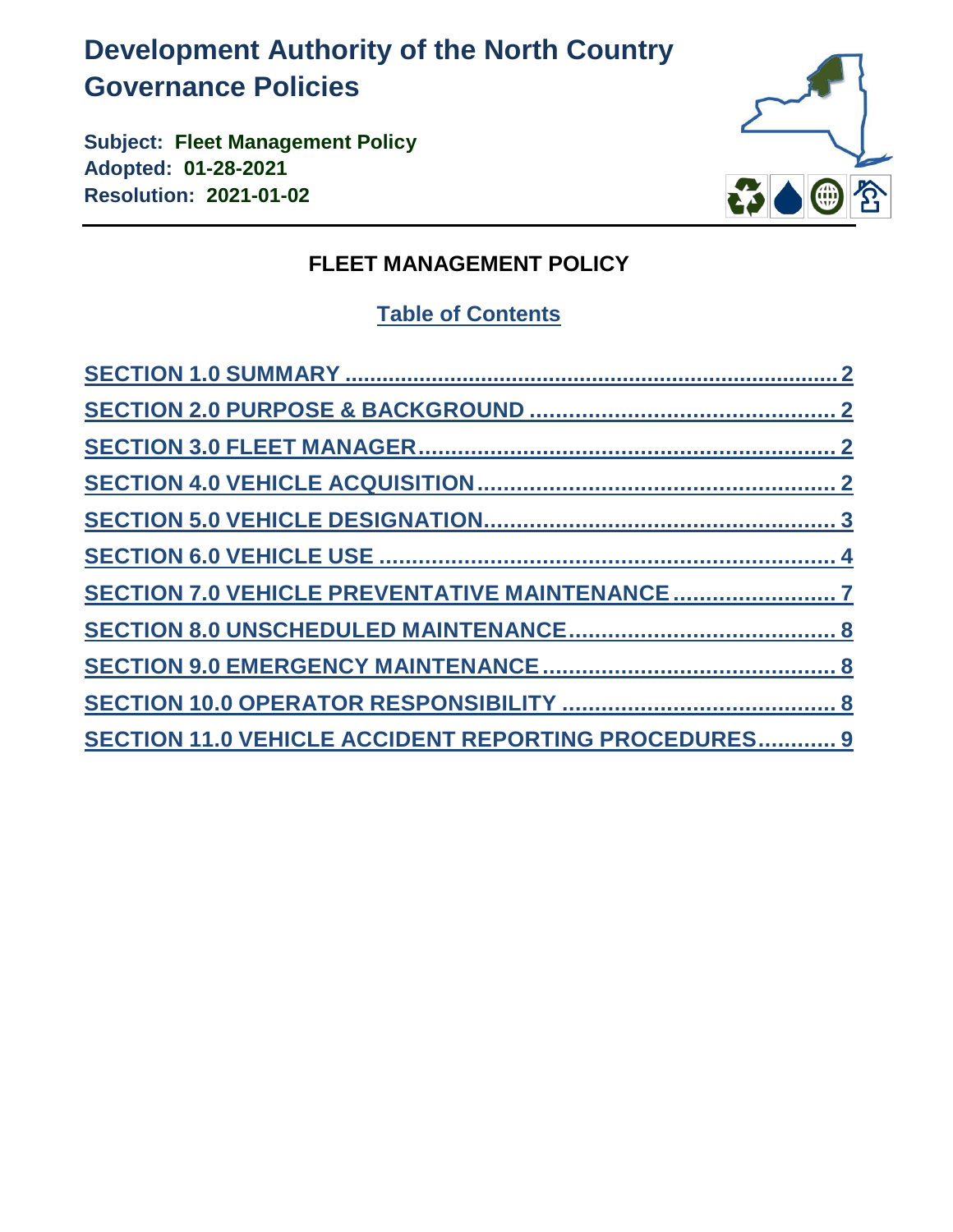#### <span id="page-1-0"></span>**SECTION 1.0 SUMMARY**

This document establishes the Development Authority of the North Country's policy for the acquisition, maintenance, acceptable use and designation of Authority light duty, over-the-road vehicles, including cars, pick-up trucks and SUV's. This policy shall apply to all Authority employees authorized by the Authority to use company and personal vehicles for business use.

#### <span id="page-1-1"></span>**SECTION 2.0 PURPOSE & BACKGROUND**

The purpose of this policy is to establish criteria and procedures for the acquisition, maintenance, acceptable use and designation of Authority owned or leased vehicles. Use of the vehicle is a benefit granted by the Authority, subject to change at the direction of Authority management. This policy shall apply to all Authority employees authorized by the Authority to use vehicles, and establishes a single policy to guide vehicle management practices.

#### <span id="page-1-2"></span>**SECTION 3.0 FLEET MANAGER**

A Fleet Manager will be designated by the Executive Director, and be responsible for the following:

- **a.** Evaluate and recommend all vehicle procurement actions to the Executive Director, and direct authorized procurements
- **b.** Review vehicle designations and use agreements
- **c.** Establish and implement maintenance procedures
- **d.** Identify surplus vehicles for sale or disposition
- **e.** Maintain vehicle documentation, history and other records
- **f.** Monitor direct and indirect fleet costs

## <span id="page-1-3"></span>**SECTION 4.0 VEHICLE ACQUISITION**

4.1 The acquisition, designation and use of vehicles shall be based on all available options for securing transportation. This should reflect the statewide policy objectives of using the most economical means of transportation, acquiring vehicles in a cost-effective manner, and becoming more energy efficient and environmentally aware in accordance with the Federal Energy Policy Act (EPAct), Executive Order No. 111 and Executive Order No. 142.

- **A. Light Duty Vehicles**: The purchase or lease of light duty vehicles (Class I compact/subcompact sedans) will be focused on obtaining the most fuel-efficient vehicles available on State Contract that will meet the operational needs of the users. When purchasing vehicles, the use of Discretionary MWBE will be considered providing that pricing is competitive with what can be obtained on State Contract. Non-State contract vehicles will be considered only when necessary. The purchase or lease of larger vehicles, small trucks and 4-wheel drive vehicles will be determined based on the following:
	- **1.** Service vehicle use requirements, if applicable
	- **2.** Significant off-road or undeveloped road travel in the course of job accomplishment
	- **3.** Significant winter time travel in areas that have high accumulations of snow
	- **4.** A significant need for towing and passenger carrying capability
	- **5.** Additional passenger and/or cargo room is required and/or other special circumstances apply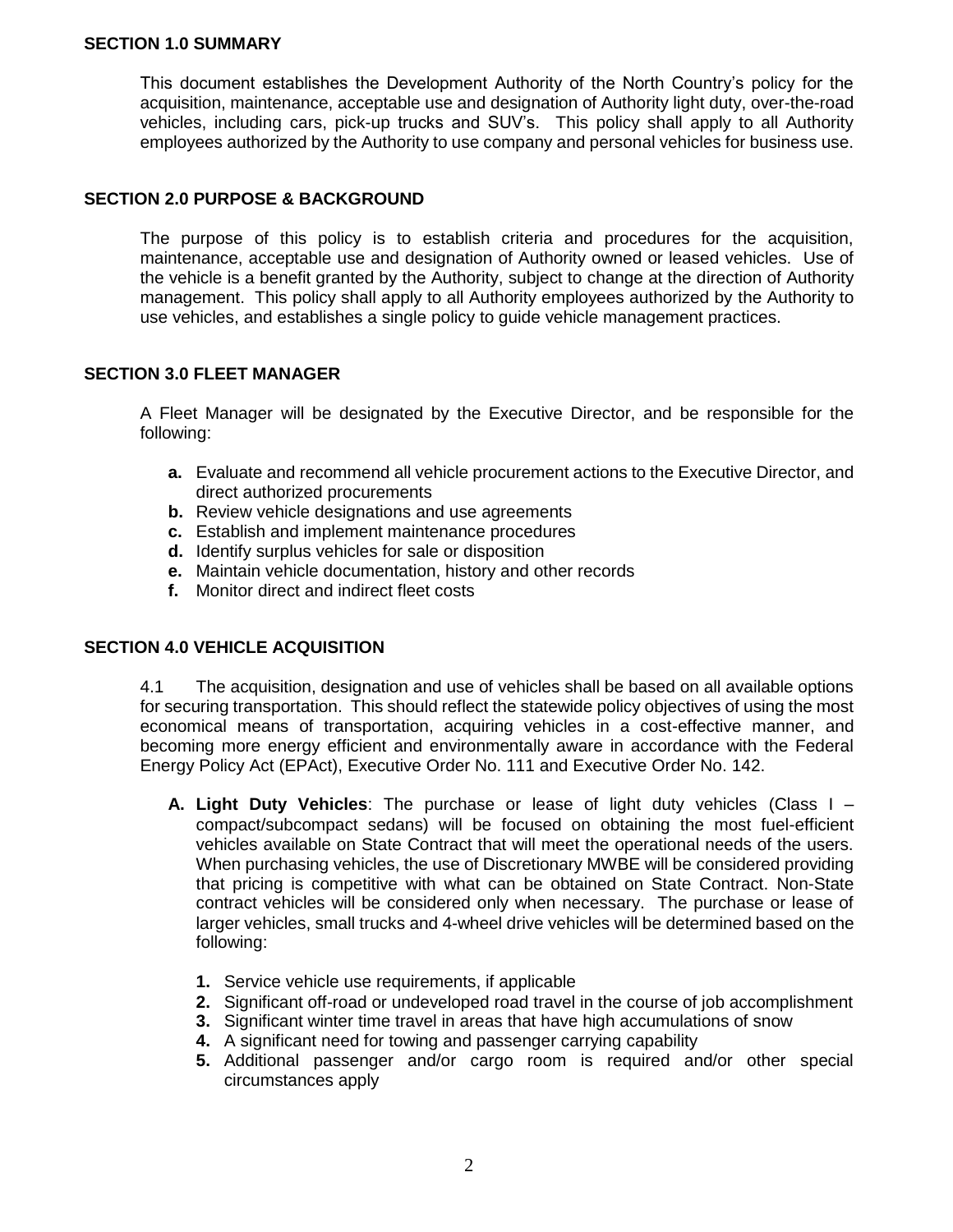- **B. Acquisition Analysis**: Most vehicle acquisitions made by the Authority will be for the replacement of existing assets, however new (additional) vehicles will be purchased by the Authority as required and pursuant to Board authorization.
	- **1. Replacement Vehicles**: Vehicles may be eligible for replacement based on the following factors:
		- **a. Age**: When a vehicle is ten or more years of age.
		- **b. Mileage**: When a vehicle has accumulated over 100,000 miles.
		- **c. Use:** Vehicles used primarily for on-road purposes may be replaced sooner than those used primarily for off-road purposes (i.e., landfill vehicles).
		- **d. Damage**: Vehicles that have been involved in an accident and damaged beyond repair.
		- **e. Deterioration**: Once a vehicle deteriorates to the extent that it is no longer economically repairable.
		- **f. Lease Expiration**: If applicable.
	- **2. New (additional) Vehicles**: New vehicles will be purchased only in support of new tasks. Prior to making any purchases of new vehicles, full consideration will be given to the ability to satisfy the new requirement via realignment of existing vehicles in the fleet.
	- **3. Purchase Analysis**: The Authority will adhere to its Procurement Policy for the acquisition of fleet vehicles. Authority staff shall consider NYS Contract pricing, MWBE Discretionary, etc. On a periodic basis, the Fleet Manager may consider the cost vs benefit of leasing vehicles; such review shall be conducted and documented as deemed appropriate. In most cases, unless other determining factors outweigh the cost vs. benefit, the lowest long-term cost option will be selected.

**4.2** In all cases, written justification for replacement of new vehicles will be prepared, along with justification of the specific vehicle selected, which will include a written analysis of appropriateness of vehicle type. If the lowest long-term cost option will not be selected, a written justification detailing other determining factors will be included with the analysis. Such justification will be prepared by the Fleet Manager and approved by the Executive Director.

## <span id="page-2-0"></span>**SECTION 5.0 VEHICLE DESIGNATION**

**5.1** The Executive Director shall not be assigned a permanent vehicle, but shall have unrestricted use of fleet vehicles.

**5.2** Certain on call response employees may be assigned long-term use of vehicles as authorized by the Executive Director. Such designations will be considered only to the extent that the primary work tasks for each of these employees is to service multiple Authority and customer facilities throughout the region, and provide emergency response thereto. All employees assigned a company vehicle must execute a Vehicle Use Agreement (attachment 1), an Imputed Income Statement (attachment 2) and Initial Inspection Form (attachment 3).

**5.3** The Fleet Manager will review the use of all vehicles, including an analysis of underused vehicles, and will recommend adjustments in the designation of vehicles in order to maximize the useful life of the vehicles.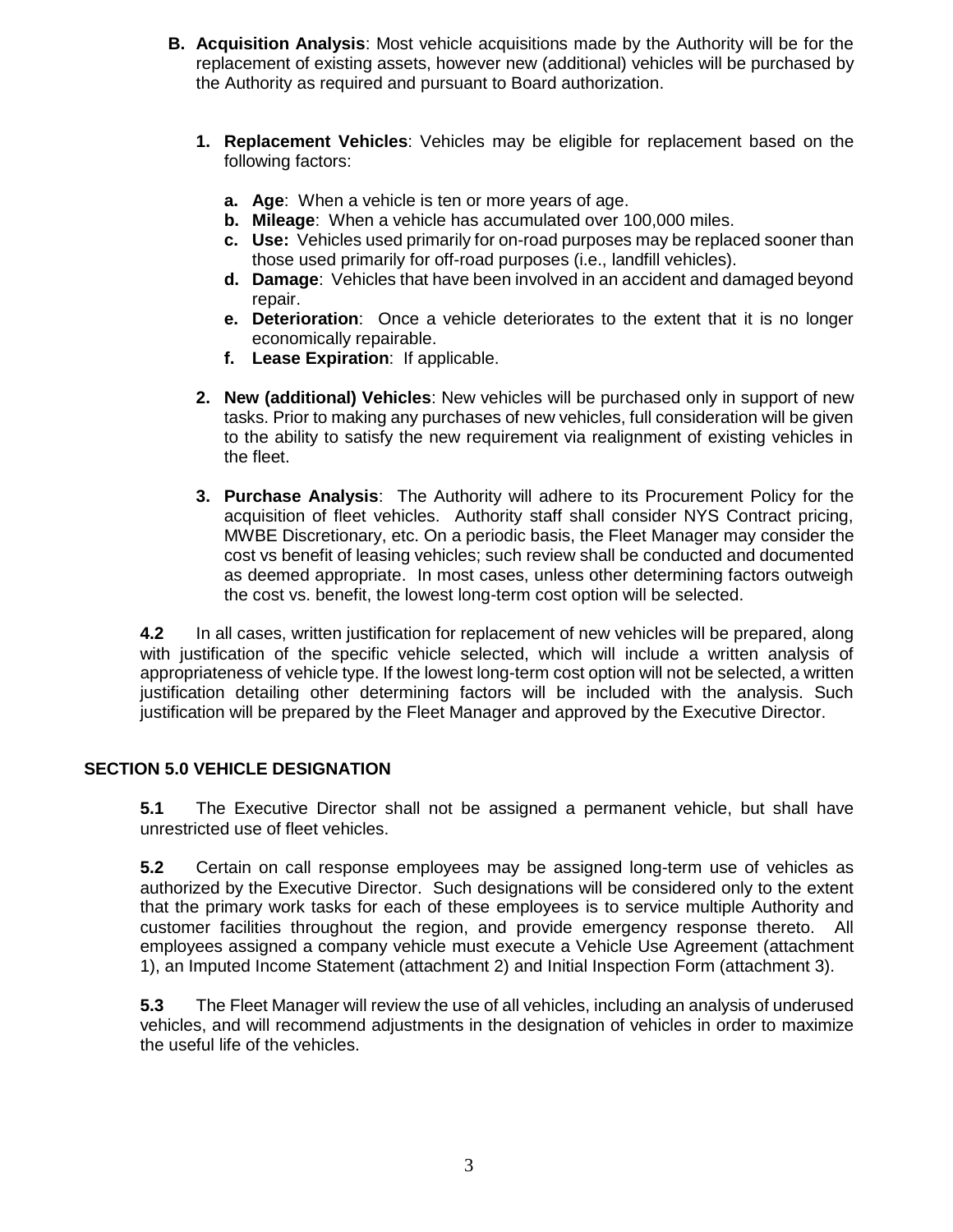**5.4** The taxable value of use of an employer provided non-exempt<sup>1</sup> vehicle is subject to income and Social Security/Medicare taxes and must be report as income on an employee's W-2 Statement. The Authority will withhold Federal, State, Local, and Social Security/Medicare taxes as required. The amount is not considered salary for the purposes of computing retirement benefits. An employee provided with an Authority vehicle to drive to and from work for valid business reasons in accordance with this policy shall report the value of the personal use (commuting) for taxable purposes for the period from November through October for each year. The report shall be made by the employee completing and signing the appropriate Authority form (attachment 2). **All report forms must be submitted to the Authority Fleet Manager no later than November 15th, or W-2 Statements will have to be held and corrected W-2 Statements reissued.**

An employee using an Authority vehicle is subject to taxation on the value of commuting when an employee leaves their house using an assigned company vehicle and reports to any location to perform work related duties. The trip from their house to the work location is one trip. The trip from a work location to home is another trip.

There are two methods contained in the Internal Revenue Code (Publication 15-B) to determine the taxable value of personal use of the Authority provided vehicle, but because Authority employees are prohibited from using the vehicle for personal purposes under this policy, they may only use one method, the "Commuting Rule," for reporting. The IRS determines the value of each one-way commute (or trip). This amount shall be adjusted per IRS guidelines as appropriate.

**5.5 Motor Pool Vehicles:** All other vehicles shall be considered motor pool vehicles. All drivers must comply with vehicle use guidelines and will sign a Vehicle Use Agreement (attachment 1). The Fleet Manager will review the use of all pool vehicles, including an analysis of underused vehicles, and will recommend and/or implement adjustments as required. A Vehicle Manager at each location will be named for each motor pool vehicle to ensure compliance with these policies and effective utilization. The Vehicle Manager will serve as the point of contact for the Fleet Manager.

**5.6** Each year and as part of the annual budget process, the Fleet Manager will provide a detailed fleet spreadsheet to Division Managers and Executive Management. Such fleet spreadsheet will include: vehicle description (year, make, model), actual miles per vehicle, acquisitions and elimination of vehicles, number of alternative fuel vehicles in the fleet, number of vehicles with specialized alterations, Division, driver. Subsequent to review with Managers, the Fleet Manager will make recommendations to Executive Management for acquisition or elimination of vehicles. If a vehicle is leased, the lease expiration, lease number, monthly payment, vendor, and miles allowed by lease will be provided.

Also, as part of the annual budget process, the Fleet Manager will review any underused vehicles and provide a written justification for retaining any vehicles with annual mileage under 10,000.

## <span id="page-3-0"></span>**SECTION 6.0 VEHICLE USE**

 $\overline{a}$ 

## **6.1 Vehicle Use Guidelines:**

**A.** All drivers must have a fully executed Vehicle Use Agreement on file with Human Resources; have a New York State driver license, and any necessary endorsements. A driver license must be current and not under suspension. If an employee's driver license is suspended or revoked, HR must be notified immediately.

The Authority has no vehicles which are exempt under the Code at the time of this revision.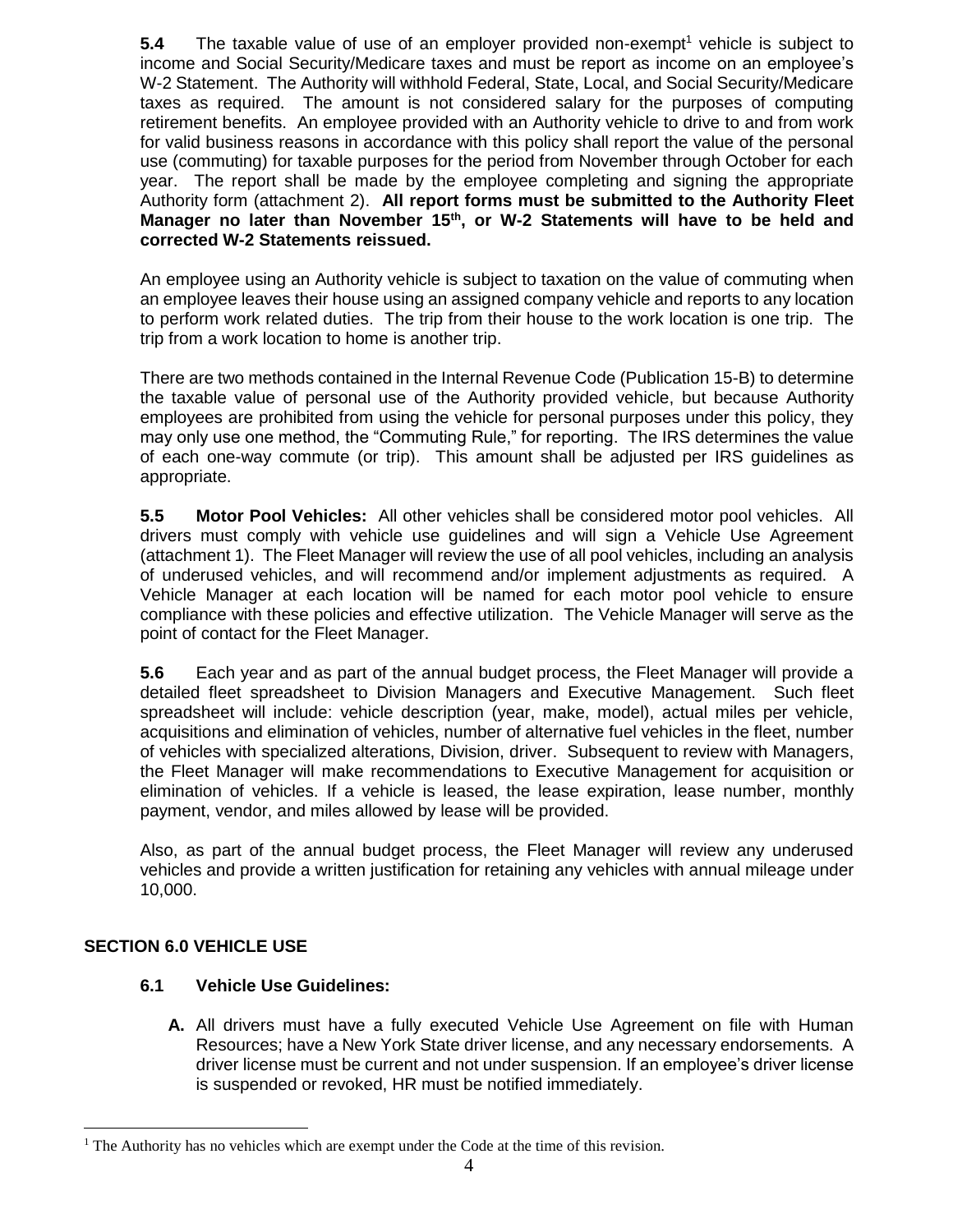- **B.** All employees receiving a traffic violation (moving or non-moving) while in a company vehicle must report the violation to their manager and HR. Employees in a personal vehicle, but on company time, who receive a moving violation must report the violation to their manager and HR.
- **C.** All employees utilizing their own personal vehicles for business related activities must maintain personal automobile liability insurance coverage.
- **D.** Drivers must comply with all traffic laws and regulations and are liable for any penalties resulting from violating traffic laws and regulations that are caused or incurred by his/her operation of a vehicle (e.g., speeding or parking tickets).
- **E.** HR will obtain and review employee Motor Vehicle Records periodically to ensure compliance with Authority policy requirements.
- **F.** Those employees that are required to operate an Authority vehicle must attend a Defensive Driving course and Vehicle Safety Training offered by the Authority as required.
- **G.** Those employees assigned an Authority vehicle must complete an Initial Vehicle Inspection Form (Attachment 3) prior to driving the vehicle for the first time. Completed forms should be signed by the employee, approved by the employee's manager and sent to the Fleet Manager for review and retention.
- **H.** All vehicles will be used for **official Authority business only**. Only those passengers and/or materials necessary to conduct this business will be transported. It is the shared responsibility of the Fleet Manager, managers, supervisors, and employees to ensure that vehicles are used properly. The misuse of a vehicle may result in appropriate disciplinary action.
- **I.** Employees driving an assigned vehicle shall keep an updated logbook that includes the date of travel, the beginning mileage, the destination and the ending mileage and any other information as prescribed by the Fleet Manager. This logbook will be provided by the Fleet Manager. Completed books should be turned into the Division Manager or Vehicle Manager for retention. For pool vehicles, employees shall complete the same information per trip, along with the name of the employee using the vehicle.
- **J.** Except for landfill vehicles, which may receive on-site fuel and/or maintenance, all vehicles are provided a vehicle specific fuel card. Drivers are assigned a PIN number which must be used with any fuel card purchase. **All** purchases of fuel, maintenance and other items needed for the operation of a fleet vehicle, and emergency repairs (e.g. flat tire) will be made using **only** the fuel card. Only in an emergency situation where the repair shop does not accept the fuel card, may vehicle maintenance be secured with a personal credit card or cash; however, to the extent possible, employees shall contact the Fleet Manager or immediate supervisor before emergency repairs are completed. All purchases must be accompanied by a proper receipt; payment for purchases not accompanied by proper documentation will be the responsibility of the operator. Procedures for purchasing fuel require the operator to enter a PIN number and current odometer reading. All fuel purchase transactions made with the fuel card shall be done inside. The fuel card will not be swiped at the gas pump unless there is no other option. The Fleet Manager will review fuel card monthly statements to verify specific transaction information including, but not limited to: date, time, location, amount, and type of each purchase. In addition, detailed fleet management transaction reporting, such as the average mileage of vehicles or the frequency and timing of purchases will be monitored to assist the Fleet Manager in evaluating employee compliance with this Policy and scheduling maintenance. Use of the fuel card for personal vehicles is not authorized,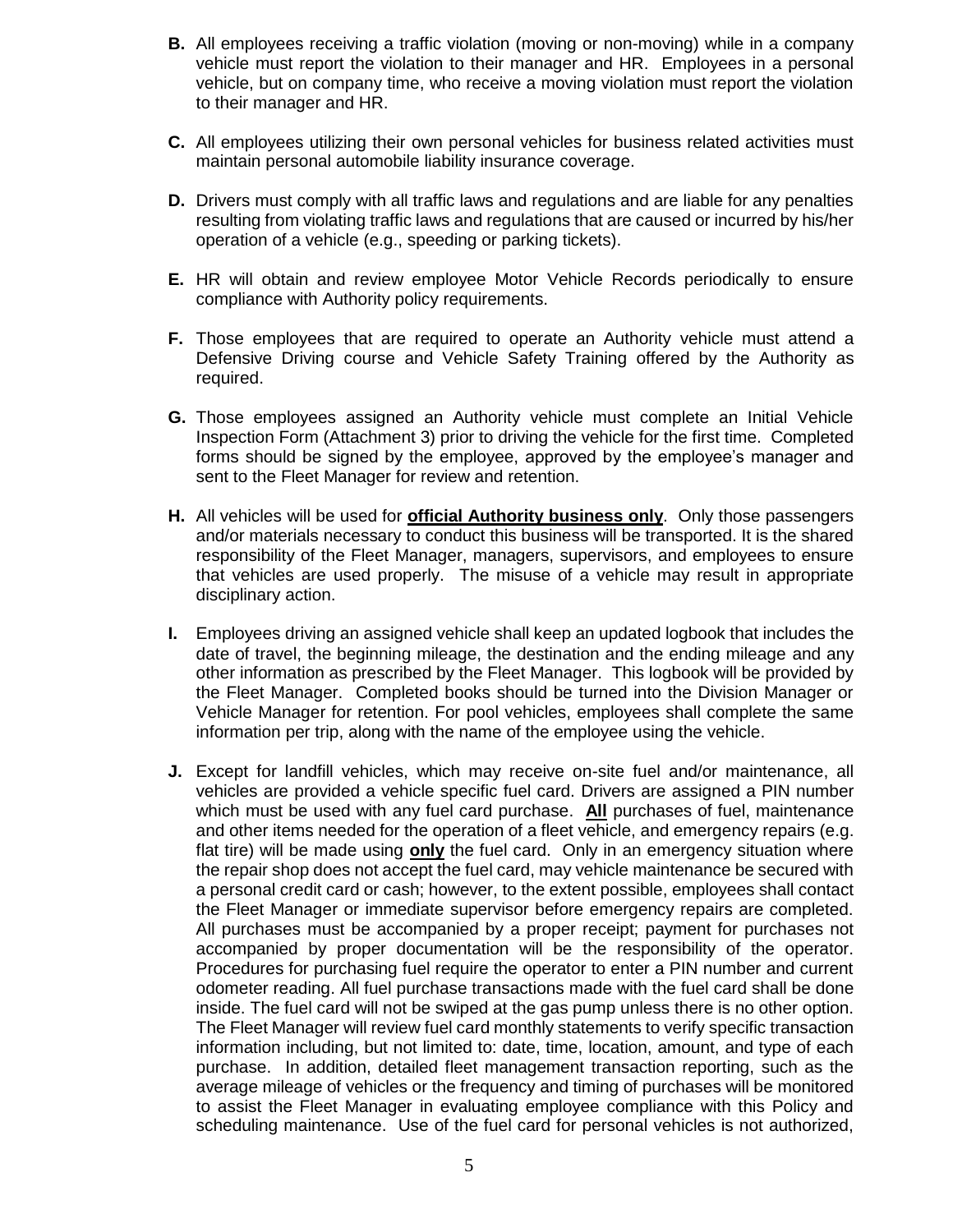and may result in revocation of the vehicle use benefit, or other disciplinary action as appropriate.

- **K.** Use of seat belts by drivers and all passengers, regardless of seating locations, is mandatory.
- **L.** Because of the potential safety risks involved and to ensure compliance with State law, the use of hand-held mobile phones while operating an Authority vehicle, is prohibited. Hands free phones and communication devices can be used while operating an Authority vehicle.
- **M.** The sending or viewing of emails or text messages while driving is strictly prohibited.
- **N.** The use of headlights is required at all times. Vehicles equipped with daytime running lights may utilize that function during daylight hours. All other vehicles will turn on the headlights while operating the vehicle.
- **O.** A vehicle will never be operated by an individual when under the influence of alcohol, illegal drugs, or prescription drugs that impair the ability to operate a motor vehicle. Also, possession and/or use of alcohol, illegal drugs, or other intoxicating substances in an Authority vehicle are strictly prohibited.
- **P.** The carrying of firearms and other weapons in an Authority vehicle is prohibited, with the exception of special situations at the MMF, which may require the use of a firearm to euthanize injured and/or nuisance wildlife. (Refer to the Health & Safety Manual for further details).
- **Q.** Authority vehicles will be secured and locked when left unattended.
- **R.** An Authority vehicle is considered an extension of the workplace. As such, smoking in the vehicle is prohibited.
- **S.** When an employee is in official travel status (more than 100 miles from both the official duty station and place of residence), the employee is on official business. Employees in travel status are permitted to use Authority vehicles for transportation to home, eating places, and other places for reasonable necessities and amenities incidental to a field trip or other official business. An Authority vehicle may be taken home the day prior to and the last day of a planned trip when waiting to obtain or prematurely returning a vehicle would result in inefficient use of human or fiscal resources.
- **T.** Employees are not permitted to use Authority vehicles for personal reasons, including stops for food and drink, unless the use is incidental to official business. An example is employees whose duties necessitate "in-service" area travel (traveling within a 100 mile radius of their official work station on Authority business) for the majority of their day. In such circumstances, employees are allowed to stop for food or drink purchases or required meal breaks. Employees that spend the majority of their day at their duty station should not use Authority vehicles for personal reasons while out on official Authority business. Any circumstances outside of this would need prior approval from the appropriate Division Manager.
- **U.** All Authority vehicles are required to have official license plates and logos, except as authorized by the Executive Director.
- **V.** Except as required by traffic, weather, or road conditions, travel should be by the most direct route possible, taking into consideration cost effectiveness, actual distance traveled, and the time to travel such distance.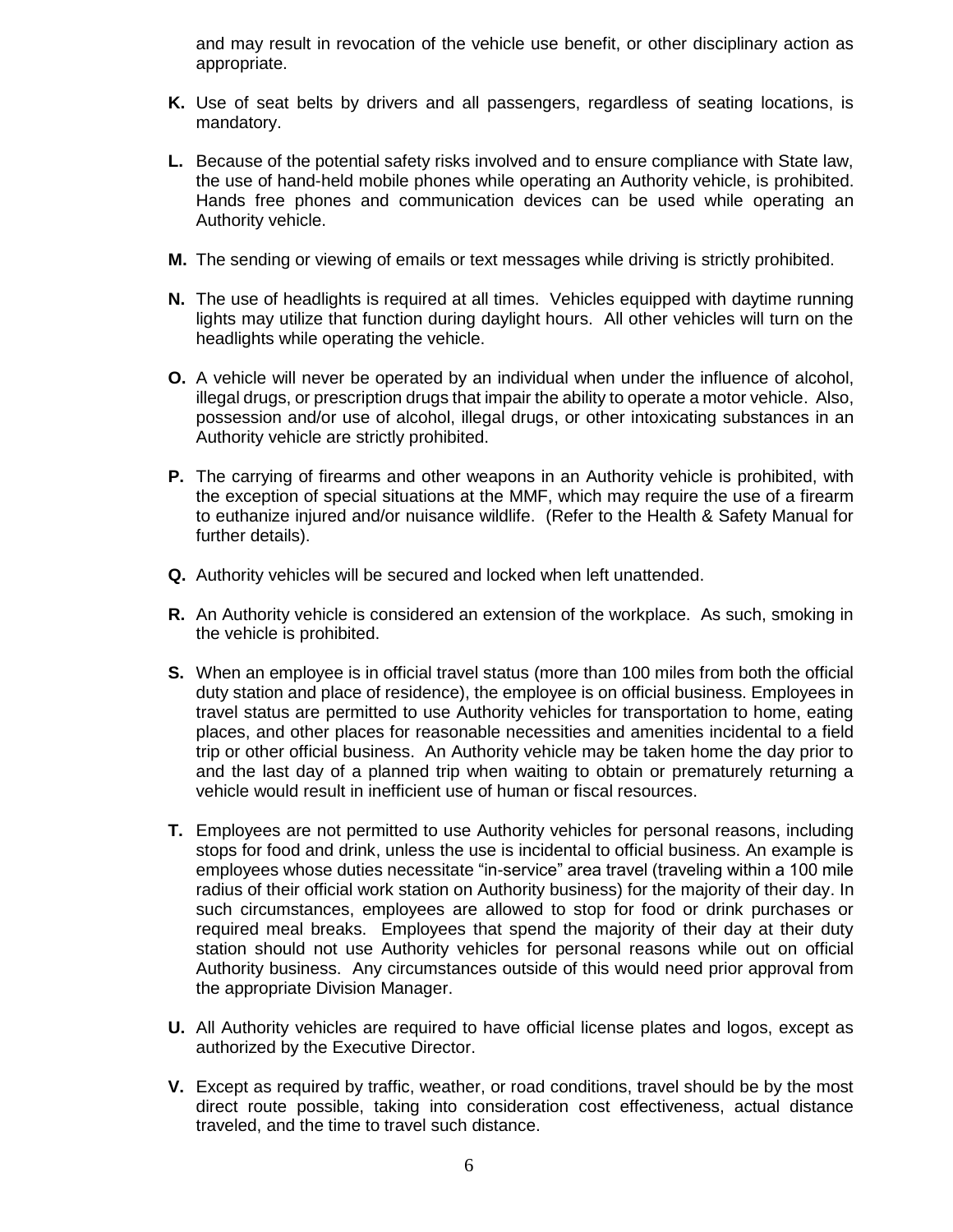## **6.2 Selection of Authority/Private/Rented Vehicle Support:**

The most cost-efficient means of vehicle transportation will be used whenever possible. Initial consideration will always be given to the use of an Authority vehicle whenever one is available.

If it is determined more cost-efficient or if use of an Authority vehicle is inappropriate, with the manager's approval, employees may choose to use their personal car. If an Authority vehicle is not available or is inappropriate and the employee chooses not to use their personal vehicle, use of a rental vehicle is authorized with prior approval of the manager. Managers should use sound fiscal management principles when determining if employees use an Authority vehicle, their own vehicles with reimbursement, or a rental vehicle. The goal of this policy is to be costefficient yet flexible given the specific circumstances.

Exceptions to the use of an Authority vehicle include:

- **1.** Employees with physical disabilities or who have a documented medical condition requiring use of a personal or specially equipped vehicle.
- **2.** Manager approval of the use of a privately owned vehicle or rental vehicle when use of an Authority vehicle would likely raise the perception of misuse of public assets or be counterproductive such as during an investigation.
- **3.** Manager approval of the use of a privately owned vehicle or rental vehicle when use of an Authority vehicle would present an unwarranted and counterproductive hardship on the employee (e.g., employees traveling from an end-of-day meeting which would require backtracking to pick up a personal vehicle from a work location).
- **4.** The Authority may not dedicate a vehicle to specific individuals except in extraordinary circumstances approved by the Executive Director, and the use of such vehicle shall strictly be for carrying out Authority duties.

## **6.3 Parking Authority Vehicles:**

It is the policy of the Authority that all vehicles shall be parked at official Authority facilities except those vehicles designated to employees per Section 5.0.

## **6.4 Vehicle Misuse:**

The unauthorized and/or inappropriate use of a vehicle is considered misuse and includes the following:

- **1.** Use of the vehicle for personal gain
- **2.** Transportation of family or friends in support of non-work related activities
- **3.** Loaning of the vehicle to a non-Authority employee

The unauthorized or inappropriate use of an Authority vehicle or any violation of this policy may result in the revocation of Authority vehicle use privileges and may subject an employee to formal disciplinary actions.

## <span id="page-6-0"></span>**SECTION 7.0 VEHICLE PREVENTATIVE MAINTENANCE**

The Fleet Manager is responsible for overseeing the routine service and maintenance of all vehicles. Vehicle service and maintenance will be performed per factory recommendations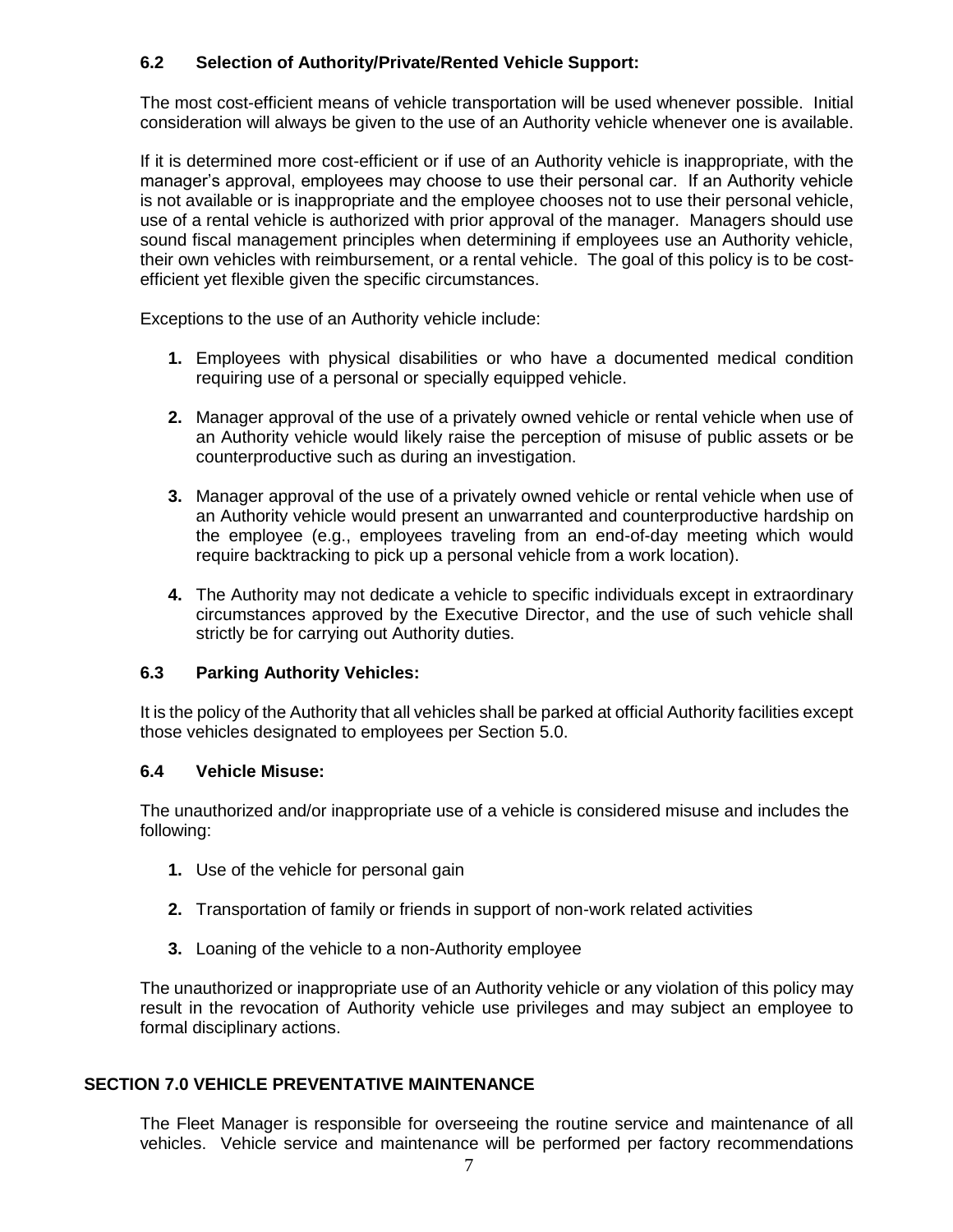specific to each manufacturer and vehicle. A minimum of once a month, the Fleet Manager will record the odometer reading of all Authority Over the Road (OTR) vehicles in a computerized maintenance program. The computerized maintenance program is pre-programmed for vehicle preventative maintenance based upon set mileage intervals, with the exception of some vehicles that are based on a time interval because of minimal mileage. The maintenance program will generate a work order when the threshold for the next preventative maintenance service is reached. An auto-generated email notification that a work order has been created is sent to the Fleet Manager and the designated Vehicle Manager. The Vehicle Manager will notify the driver of the assigned vehicle and what service is required. The driver of the vehicle then performs the service or maintenance on the vehicle and returns the receipt or invoice to the Vehicle Manager, who enters the information into the computerized maintenance program. Drivers will not have routine Preventative Maintenance work performed in advance of a work order being generated without the authorization of the Fleet Manager. If the Preventative Maintenance work is warranted prior to the next mileage interval being reached, the Fleet or Vehicle Manager will manually create a work order for the service. The Fleet Manager tracks any and all service and maintenance through both the computerized maintenance system and the fuel card monthly invoice. The Fleet Manager will review mileage on each vehicle on a monthly basis. The average monthly mileage will determine which, if any, vehicles should be rotated to ensure maximum vehicle utilization. The Fleet Manager will notify the Division Manager of any driver who is not performing scheduled maintenance as required, and followup until in compliance.

#### <span id="page-7-0"></span>**SECTION 8.0 UNSCHEDULED MAINTENANCE**

The Fleet Manager will be notified immediately by the driver of the vehicle of the need for unscheduled maintenance, including recalls, warranty work, general body repair or tire wear, and vehicle modifications or accessories. The Fleet Manager will assess the unscheduled maintenance and make the determination as to where and when repairs will be made. Generally, maintenance is performed in-house or is authorized through a purchase order. A work order must be prepared by either the Fleet or Vehicle Manager for all unscheduled maintenance. Any invoices for parts, outside labor or other costs must be entered in the work order and supporting documentation attached. When the work order is prepared by the Vehicle Manager, the Fleet Manager must be listed on the work order (as supervisor) so as to receive notifications when work orders are generated and work is being done on Authority vehicles.

#### <span id="page-7-1"></span>**SECTION 9.0 EMERGENCY MAINTENANCE**

For emergency repairs, the vehicle shall be driven or towed to a secure location. If emergency repairs are required, employees shall contact the Fleet Manager or immediate supervisor before emergency repairs are completed. Minimum essential vehicle repairs may be accomplished using the fuel card. Only in an emergency situation where the repair shop does not accept the fuel card, may vehicle maintenance be secured with a personal credit card or cash. A work order must be created for all emergency repairs and all costs captured in the work order.

#### <span id="page-7-2"></span>**SECTION 10.0 OPERATOR RESPONSIBILITY**

All drivers of an Authority vehicle are responsible for the proper care of the vehicle. The following operator care procedures will be followed:

- 1. Drivers will ensure that the engine coolant and oil levels are maintained at the proper level. The lights, wipers, belts and transmission fluid will be checked and corrective action taken as needed.
- 2. Tire pressure will be checked and properly maintained.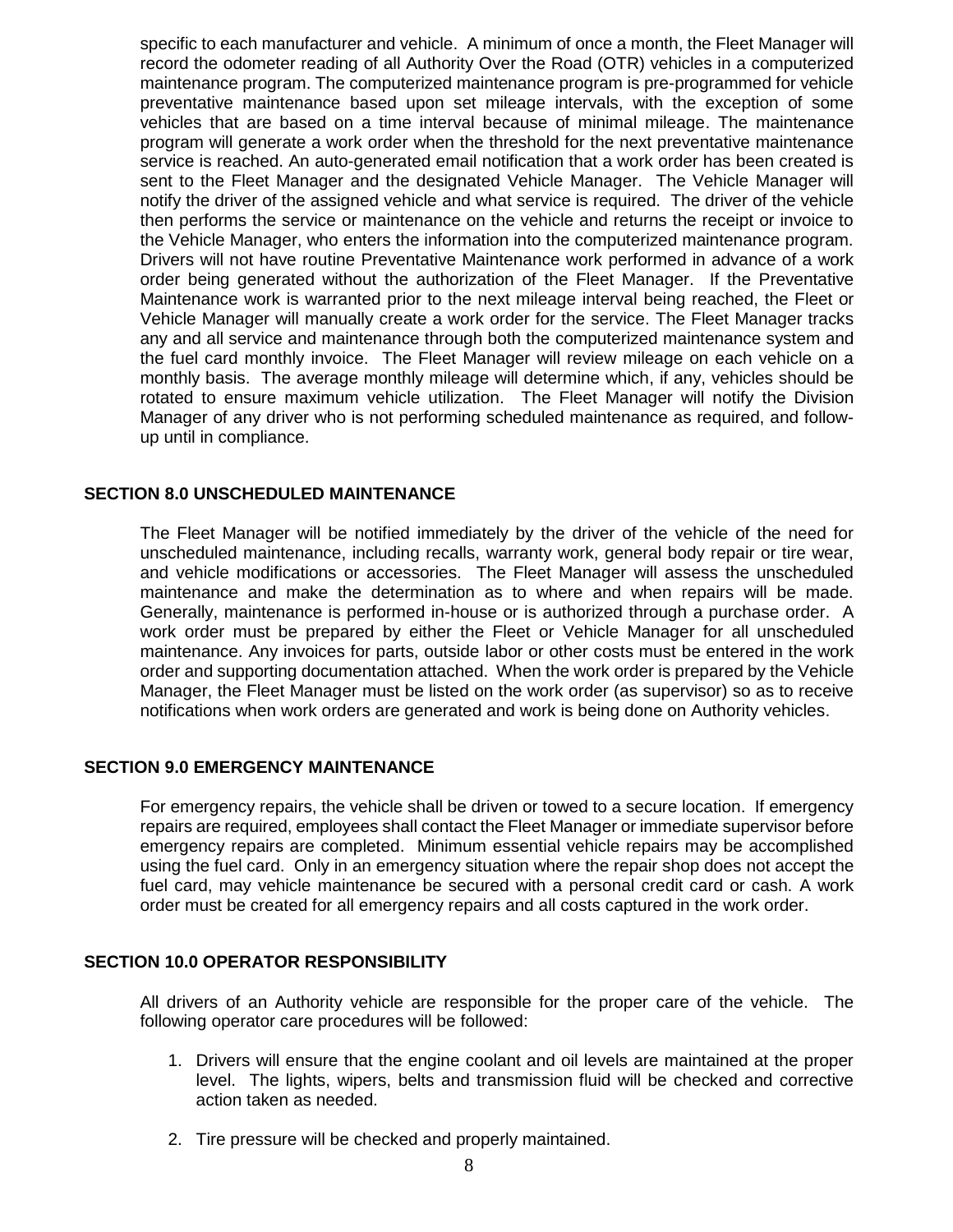- 3. When needed, drivers will change flat tires, if possible, or make arrangements to have them changed. Tire replacement must be pre-approved by the Fleet Manager before purchase. A work order must be created for all tire purchases and the costs captured in the work order. Tire purchases will be at the nearest OGS contract facility. Exceptions will be on an emergency basis only.
- 4. Drivers will be responsible for completing scheduled maintenance as required.
- 5. Warranty issues will be reported to the Fleet Manager and scheduled for repair at the nearest dealer facility. A work order must be created to document the repairs, even if there is no charge for the repairs.
- 6. Annual New York State vehicle inspections will be performed at the MMF site whenever practical.
- 7. Drivers will be responsible for keeping the vehicle clean.

## <span id="page-8-0"></span>**SECTION 11.0 VEHICLE ACCIDENT REPORTING PROCEDURES**

Vehicle Accident Reporting Procedures: The Operator of any Authority vehicle involved in an accident will ensure the incident is reported as outlined in the Health & Safety Manual. An Accident Report Form, copies of which will be kept in each vehicle, shall be completed and filed within 24 hours of the incident.

Revision/Review Approval Date: April 10, 2007 Revision/Review Approval Date: March 27, 2008 Revision Date: March 13, 2009 Revision Date: July 2, 2009; Resolution No. 2009-07-05 Revision Date: December 3, 2009; Resolution No. 2009-12-10 Revision Date: August 26, 2010; Resolution No. 2010-08-03 Revision Date: March 23, 2017; Resolution No. 2017-03-29 Revision Date: January 28, 2021; Resolution No. 2021-01-02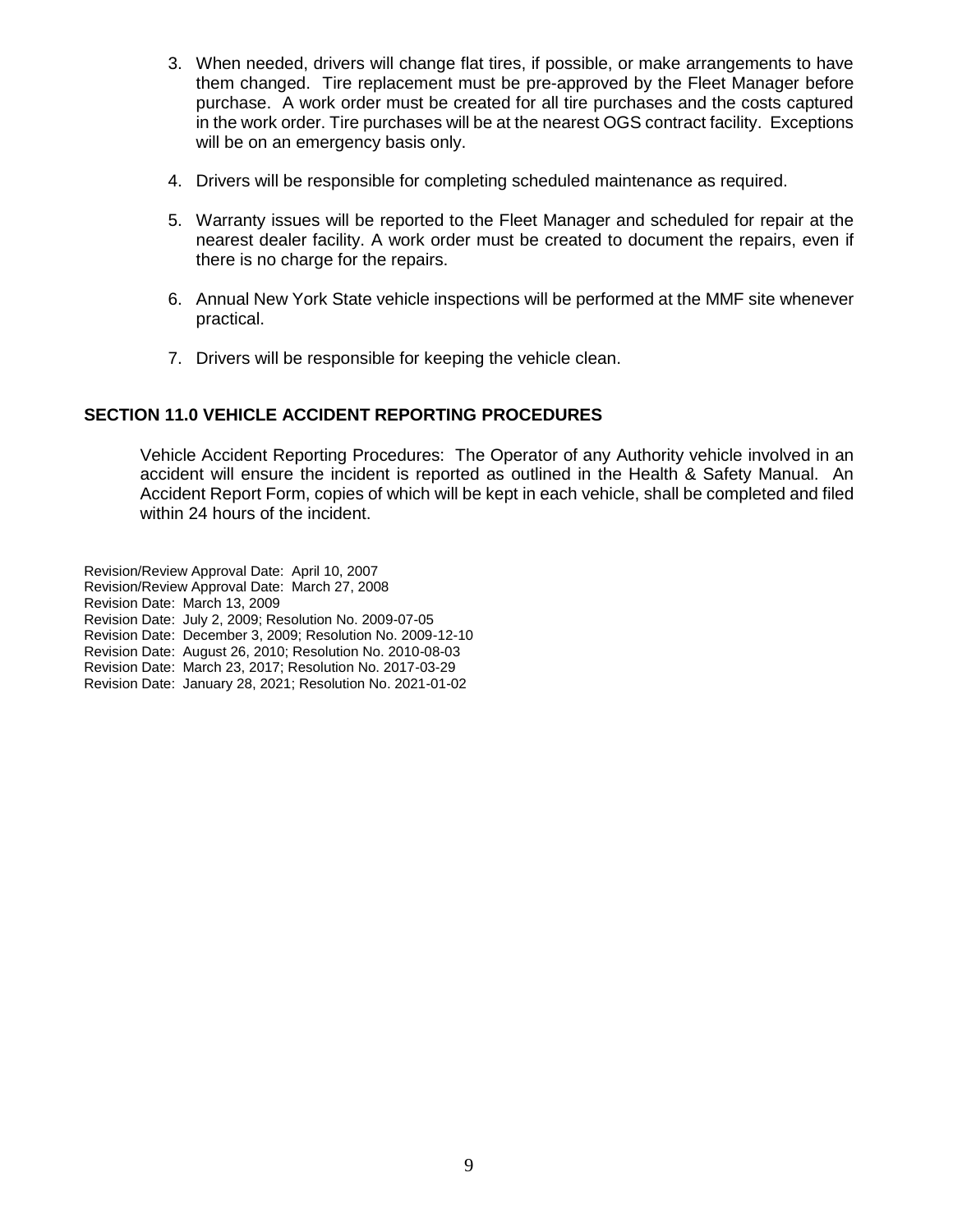## **Attachment 1**

## **FLEET MANAGEMENT POLICY Vehicle Use Agreement**

I have been approved to drive an Authority vehicle or have been authorized to drive my personal vehicle on company time and acknowledge and understand the following terms and conditions:

1. When the Authority makes a vehicle available for my use, I will use it for the performance of my official duties only and the subject vehicle will not be used for personal business.

2. Unauthorized use of any Authority vehicle may result in the revocation of vehicle privileges and cause me to be subject to appropriate disciplinary measures.

3. If I am assigned an Authority vehicle, I agree to provide the Fleet Manager with an actual statement of personal use as stated in Section 5.4 and attachment #2 of the policy.

4. I am responsible for the proper care of the Authority vehicle. I will maintain the vehicle pursuant to the Fleet Management Policy. If driving a pool vehicle, I will notify the proper Vehicle Manager if vehicle maintenance is needed.

5. At no time will non-Authority passengers be traveling in an Authority vehicle with the exception of work related matters and emergencies.

**6.** I have a valid New York State driver license for the vehicle I will be operating. If my license ever becomes suspended, revoked, or restricted, I will notify my manager immediately and I realize that my vehicle privileges may be impacted.

**7.** If I receive a traffic violation (moving or non-moving) in a company vehicle, I will report that violation to my manager and HR as soon as possible but no later than the next business day. If I am in my personal vehicle, but on company business, and receive a moving violation I will report that violation to my manager and HR as soon as possible but no later than the next business day.

**8.** When driving a personal vehicle for business related activities, I will maintain personal automobile liability insurance coverage.

**9.** I understand that I am required to attend the Defensive Driving course and Vehicle Safety Training provided by the Authority.

**10.** I have read, understand and agree to follow the Fleet Management Policy.

The undersigned acknowledges the above statements:

Employee Name **Date** Date **Date** 

\_\_\_\_\_\_\_\_\_\_\_\_\_\_\_\_\_\_\_\_\_\_\_\_\_\_\_\_\_\_\_\_\_\_\_\_\_\_\_\_\_\_\_ \_\_\_\_\_\_\_\_\_\_\_\_\_\_\_\_\_\_\_\_\_\_\_\_\_\_\_\_\_\_\_\_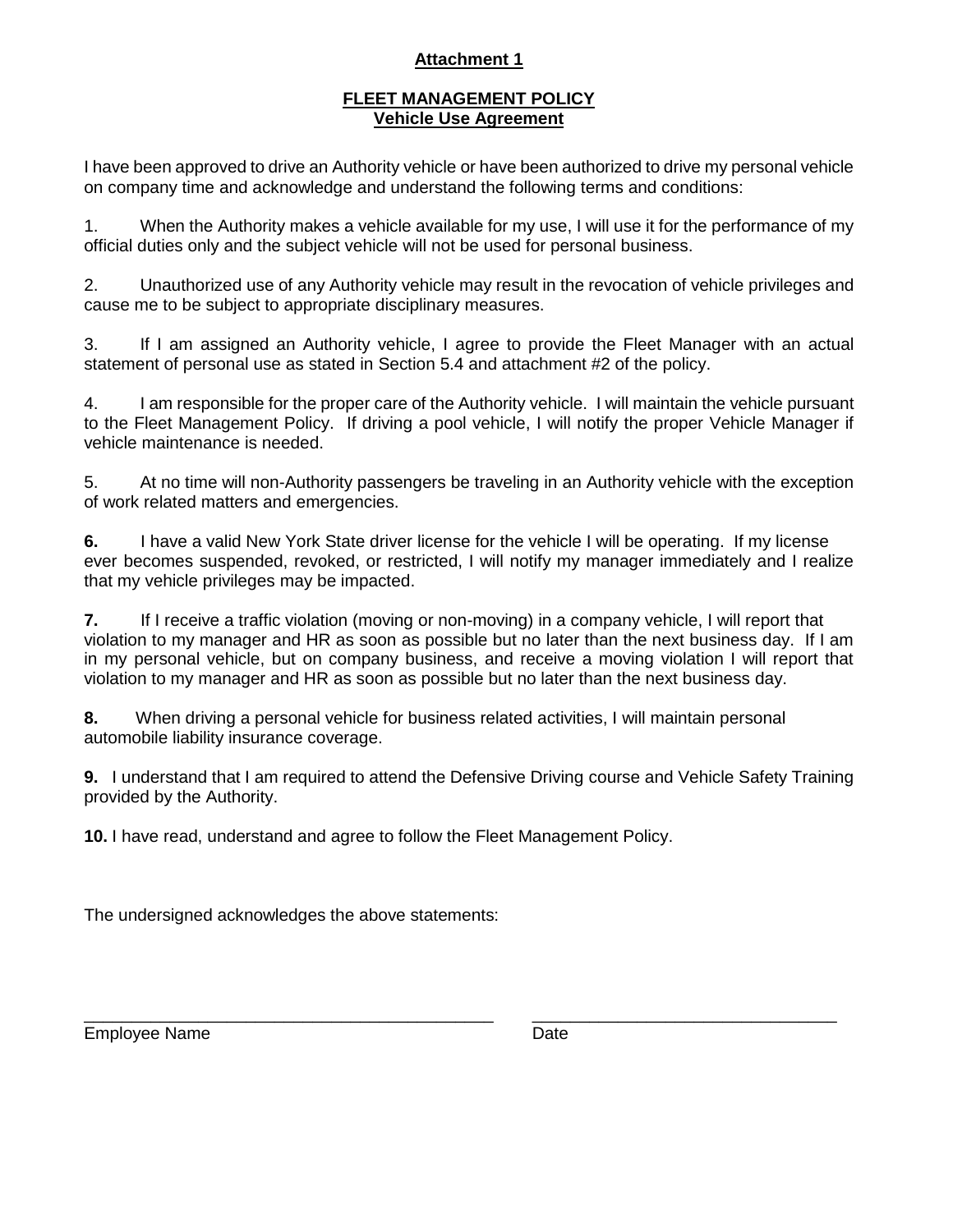## **Attachment 2**

## **ACTUAL STATEMENT OF PERSONAL USE FOR AUTHORITY PROVIDED VEHICLE**

## **Reporting Year: November 1, 20xx – October 31, 20xx**

**THIS FORM IS TO BE COMPLETED BY AUTHORITY EMPLOYEES THAT ARE PROVIDED AN AUTHORITY VEHICLE FOR AUTHORITY BUSINESS PURPOSES. PLEASE COMPLETE THIS FORM BY COMPUTING THE ACTUAL NUMBER OF TRIPS (HOME TO WORK LOCATION and WORK TO HOME LOCATION) MADE BETWEEN NOVEMBER 1, 20xx AND OCTOBER 31, 20xx UTILIZING AN AUTHORITY PROVIDED VEHICLE.**

Please complete sections 1 & 2 below, sign and submit to the Fleet Manager no later than November  $15<sup>th</sup>$ .

EMPLOYEE NAME:  $\blacksquare$ 

## **#1 SPECIAL COMMUTING RULE**

 $X \$   $\frac{1}{2}$   $X \$   $\frac{1}{2}$   $Y \$   $\frac{1}{2}$   $Y \$   $\frac{1}{2}$   $Y \$   $\frac{1}{2}$   $Y \$   $\frac{1}{2}$   $Y \$   $\frac{1}{2}$   $Y \$   $\frac{1}{2}$   $Y \$   $\frac{1}{2}$   $Y \$   $\frac{1}{2}$   $Y \$   $\frac{1}{2}$   $Y \$   $\frac{1}{2}$   $Y \$   $\frac{1}{2}$   $Y \$   $\frac{1}{2}$   $Y \$   $\frac{1}{$ 

*(From home to any work location is considered one trip and any work location to home is considered (Amount will be reported on W-2) one trip)*

ACTUAL NO. TRIPS COMMUTING TAXABLE FRINGE BENEFIT AMOUNT

#### **#2 USE THE 20xx ACTUAL # OF TRIPS AS MY ESTIMATE FOR 20xx**

YES\_\_\_\_\_\_\_\_\_ NO\_\_\_\_\_\_\_\_\_\_

If NO, what will your estimated # of trips be for 20xx? \_\_\_\_\_\_\_\_\_\_\_\_\_\_\_\_\_\_\_\_\_\_\_\_

\_\_\_\_\_\_\_\_\_\_\_\_\_\_\_\_\_\_\_\_\_\_\_\_\_\_\_\_\_\_\_\_\_\_\_\_\_\_\_\_\_ \_\_\_\_\_\_\_\_\_\_\_\_\_\_\_\_\_\_\_\_\_\_\_\_\_\_\_\_\_\_\_\_\_ EMPLOYEE SIGNATURE DATE

'\* Note: See Internal Revenue Service Publication 15-B, "Commuting Rule" section for the most recent value of one way commute or call the Authority Comptroller for the current value.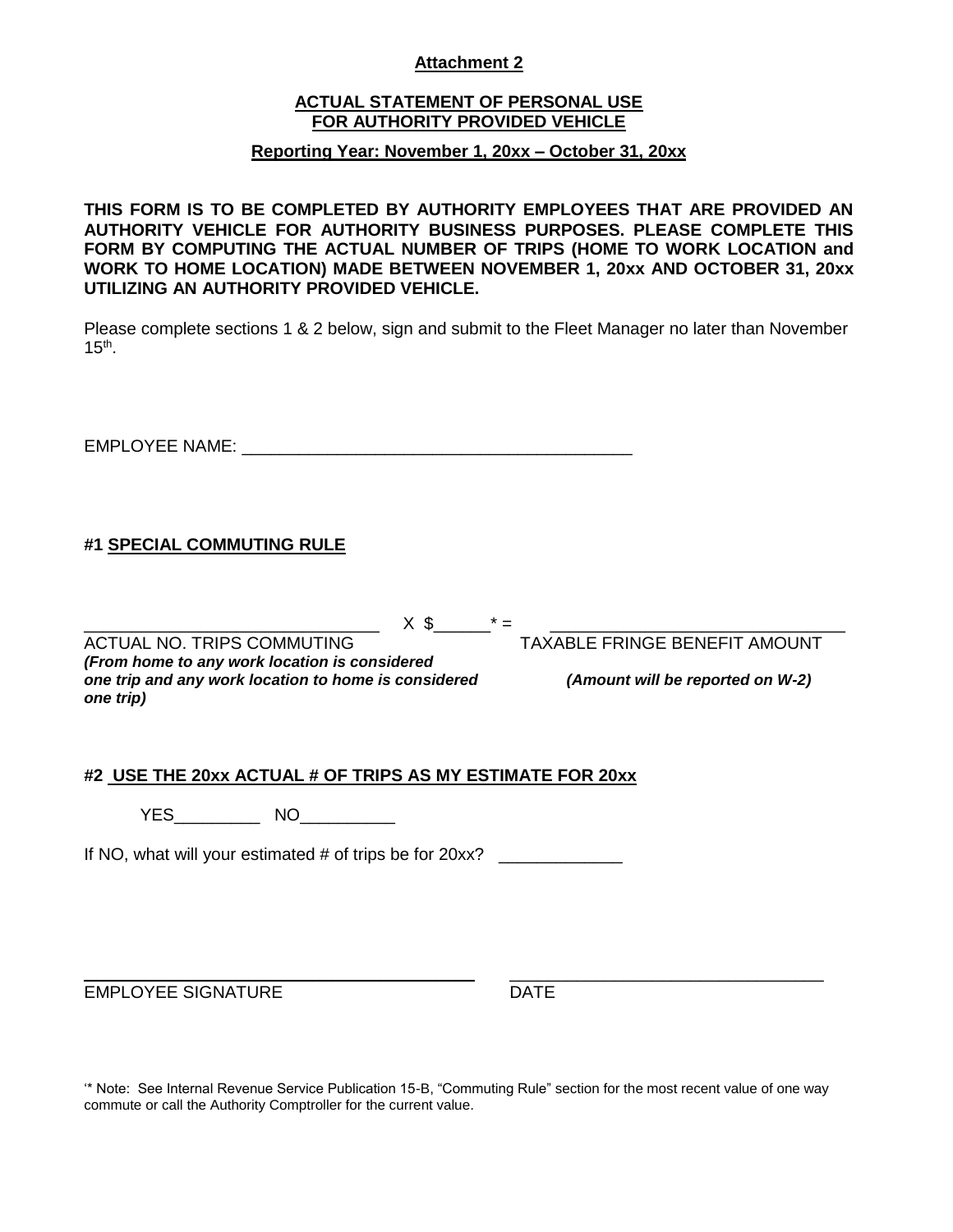## **Attachment #3**

## **Initial Vehicle Inspection Form**

(To be completed by the employee once they are assigned a company vehicle)

|                                                            | <b>INSPECTION</b>                                                                      |                  |  |  |
|------------------------------------------------------------|----------------------------------------------------------------------------------------|------------------|--|--|
| DATE:                                                      | NAME:                                                                                  | <b>DIVISION:</b> |  |  |
| <b>VEHICLE:</b>                                            | PLATE #:                                                                               | MILEAGE:         |  |  |
| <b>EXTERIOR (CHECK IF WORKING/FREE FROM DEFECT)</b>        |                                                                                        |                  |  |  |
| <b>HEADLIGHTS (HIGH &amp; LOW BEAMS)</b>                   |                                                                                        |                  |  |  |
| <b>TAIL LIGHTS</b>                                         |                                                                                        |                  |  |  |
| <b>BRAKE LIGHTS</b>                                        |                                                                                        |                  |  |  |
| TURN SIGNALS (FRONT & REAR)                                |                                                                                        |                  |  |  |
| 4-WAY FLASHERS (FRONT & REAR)                              |                                                                                        |                  |  |  |
| <b>REVERSE LIGHTS (BACK-UP LIGHTS)</b>                     |                                                                                        |                  |  |  |
| <b>LICENSE PLATE LIGHT</b>                                 |                                                                                        |                  |  |  |
| <b>WINDSHIELD &amp; WINDOWS</b>                            |                                                                                        |                  |  |  |
| <b>WINDSHIELD WIPER BLADES</b>                             |                                                                                        |                  |  |  |
| <b>MIRRORS</b>                                             |                                                                                        |                  |  |  |
|                                                            | <b>EXTERIOR- BODY (CHECK IF PRESENT AND USE DIAGRAM TO DESCRIBE AND SHOW LOCATION)</b> |                  |  |  |
| <b>MINOR SCRATCHES</b>                                     |                                                                                        |                  |  |  |
| <b>MAJOR SCRATCHES</b>                                     |                                                                                        |                  |  |  |
| <b>EXTERIOR DENTS (MINOR)</b>                              |                                                                                        |                  |  |  |
| <b>EXTERIOR DENTS (MAJOR)</b>                              |                                                                                        |                  |  |  |
| <b>OTHER EXTERIOR DAMAGE</b>                               |                                                                                        |                  |  |  |
|                                                            | <b>TIRES (CHECK IS ACCEPTABE)</b>                                                      |                  |  |  |
|                                                            | GENERAL CONDITION (LOOK FOR CRACKS, UNEVEN WEAR, ETC)                                  |                  |  |  |
| TREAD DEPTHS (5/32" MINIMUM)                               |                                                                                        |                  |  |  |
| TIRE PRESSURE (CHECK VEHICLE DRIVERS MANUAL FOR SPECS)     |                                                                                        |                  |  |  |
| <b>INTERIOR</b>                                            |                                                                                        |                  |  |  |
| GENERAL CONDITION (NOTE ANY STAINS, DAMAGES, CLEANLINESS): |                                                                                        |                  |  |  |
| GAUGES/WARNING LIGHTS (LIST ANY INDICATORS THAT ARE ON):   |                                                                                        |                  |  |  |
|                                                            |                                                                                        |                  |  |  |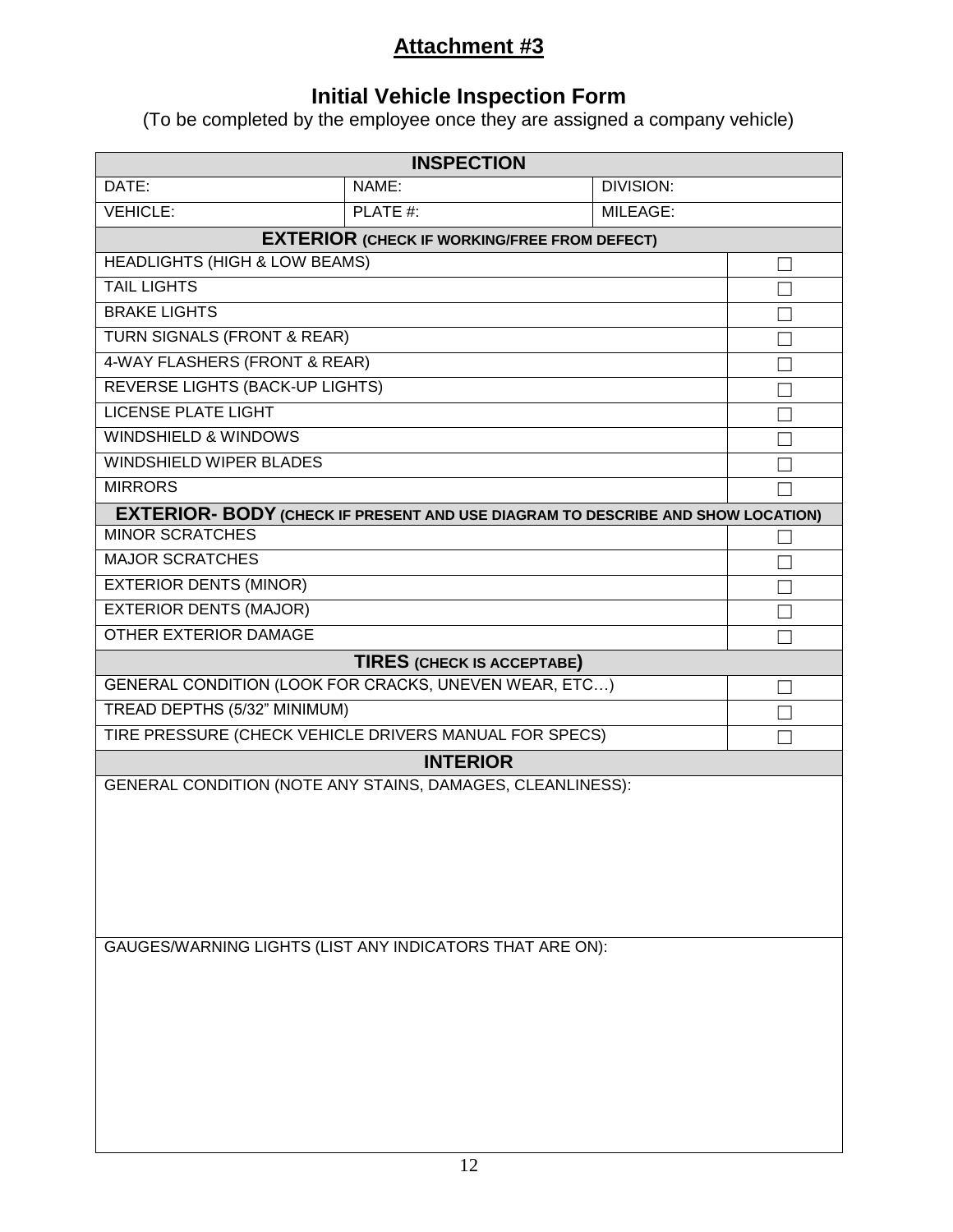| SEAT BELTS (CORRECT NUMBER AND WORKING)                                                                            |  |  |  |  |  |
|--------------------------------------------------------------------------------------------------------------------|--|--|--|--|--|
| <b>HORN (CHECK IF WORKING)</b>                                                                                     |  |  |  |  |  |
| <b>COMMENTS</b>                                                                                                    |  |  |  |  |  |
| USE THIS SECTION TO NOTE ANY CONCERNS (I.E. NOISES THE VEHICLE IS MAKING OR OTHER<br>DAMAGES NOT DESCRIBED ABOVE): |  |  |  |  |  |
|                                                                                                                    |  |  |  |  |  |
|                                                                                                                    |  |  |  |  |  |
|                                                                                                                    |  |  |  |  |  |
|                                                                                                                    |  |  |  |  |  |
|                                                                                                                    |  |  |  |  |  |
|                                                                                                                    |  |  |  |  |  |
|                                                                                                                    |  |  |  |  |  |
|                                                                                                                    |  |  |  |  |  |
|                                                                                                                    |  |  |  |  |  |
|                                                                                                                    |  |  |  |  |  |
|                                                                                                                    |  |  |  |  |  |
|                                                                                                                    |  |  |  |  |  |
|                                                                                                                    |  |  |  |  |  |
|                                                                                                                    |  |  |  |  |  |
|                                                                                                                    |  |  |  |  |  |
|                                                                                                                    |  |  |  |  |  |
|                                                                                                                    |  |  |  |  |  |

Complete this form and **return to the Fleet Manager**. This form will be uploaded into the asset software under the appropriate vehicle asset.

| Completed by: |
|---------------|
|---------------|

| Manager Approval: |  |
|-------------------|--|
|                   |  |